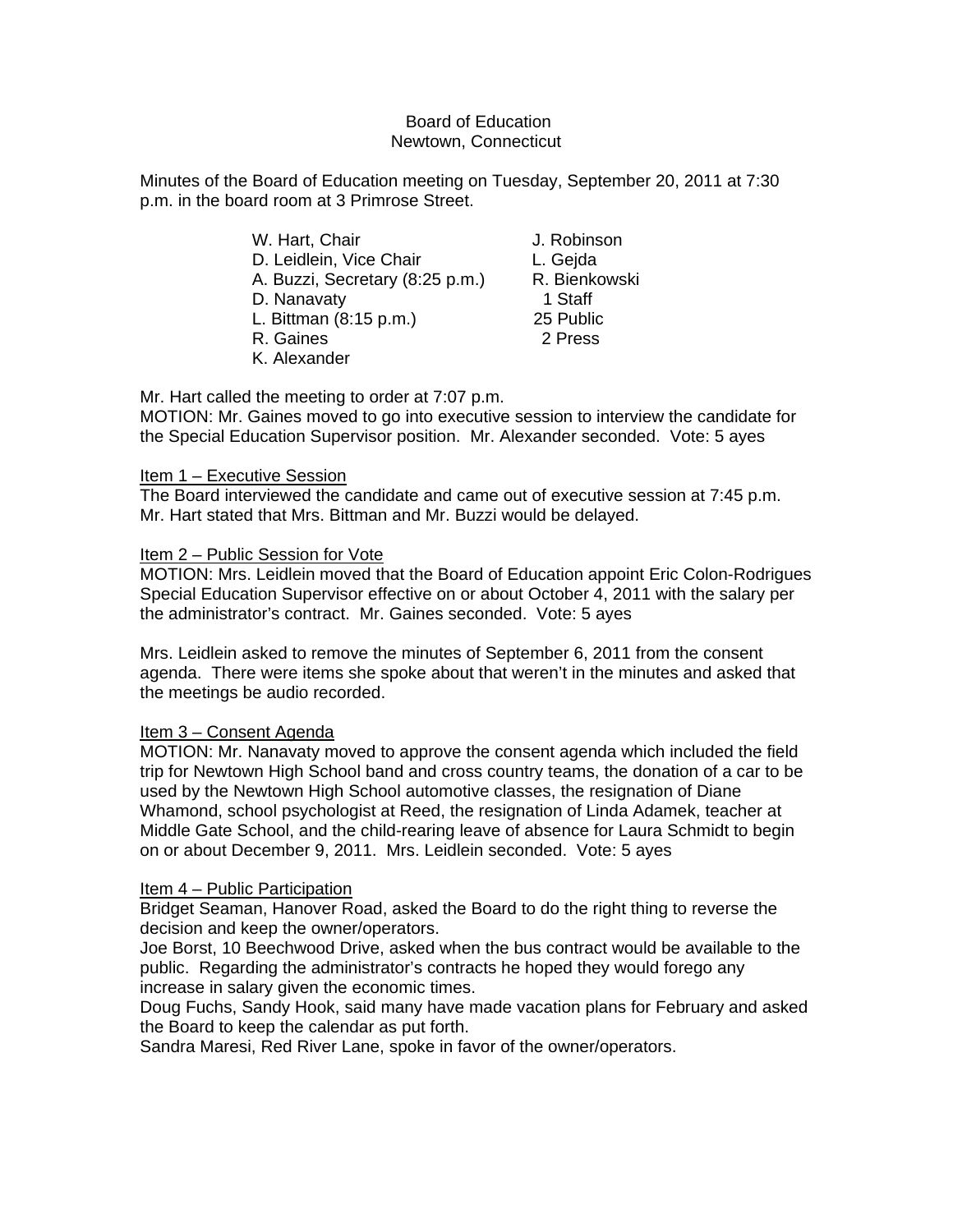Michael Talluto, 38 Orchard Hill Road, asked for the results of the background checks for drivers for All Star Transportation.

Mr. Hart said they are required by the State and should be in file at the company. Jessica Paynter, 24 Palestine Road, said people in town don't understand why we are not keeping the owner/operators and asked to keep them.

#### Item 5 – Reports

Chair Report: Mr. Hart said we are working to finalize the bus contract and have one in draft form. It is a two-page document attached to the bid.

He met with group headed by Kinga Walsh to put together a budget information document.

### Superintendent's Report:

Dr. Robinson read Joan Libby's report from her interview with LeReine Frampton regarding the St. Rose kindergarten student who was left on her bus on Friday, September 9, 2011. The interview was conducted on September 15.

Mrs. Leidlein asked why the press was contacted before the Board met with Ms. Frampton.

Dr. Robinson said she was called by the News-Times reporter and was surprised she had that information. She then alerted the Board.

Mrs. Leidlein was concerned that we were making statements before clarifying the information with the person in question.

Dr. Robinson said the driver received numerous calls to set up a meeting but didn't come in until September 15.

Mr. Hart said this is public information but when he spoke to the press he didn't say which bus was involved. We have to keep this from happening again. First, we have a driver who changed her route and secondly, the bus wasn't checked until she returned home. Also, the video camera wasn't working.

Mr. Gaines indicated there have been several instances where the video camera wasn't working.

Dr. Robinson said the protocols to follow are to walk the bus and not change the route. This driver is conscientious, has a good record and she felt assured this would not happen again on her bus but this is a good lesson for everyone.

Mr. Hart suggested sending a reminder to the bus drivers to run their routes as specified and a notice to principals that the drivers have to take the time to walk their bus before they load again even if students are waiting.

Mr. Gaines asked if there was some way to create a spot check for these cameras. Dr. Robinson had spoke about insisting upon random checks and bringing in the tape. Mrs. Leidlein said there is some confusion about who parents should contact and asked if information had been sent home as to the procedure.

Dr. Robinson stated the parent called St. Rose first not knowing to call the transportation office.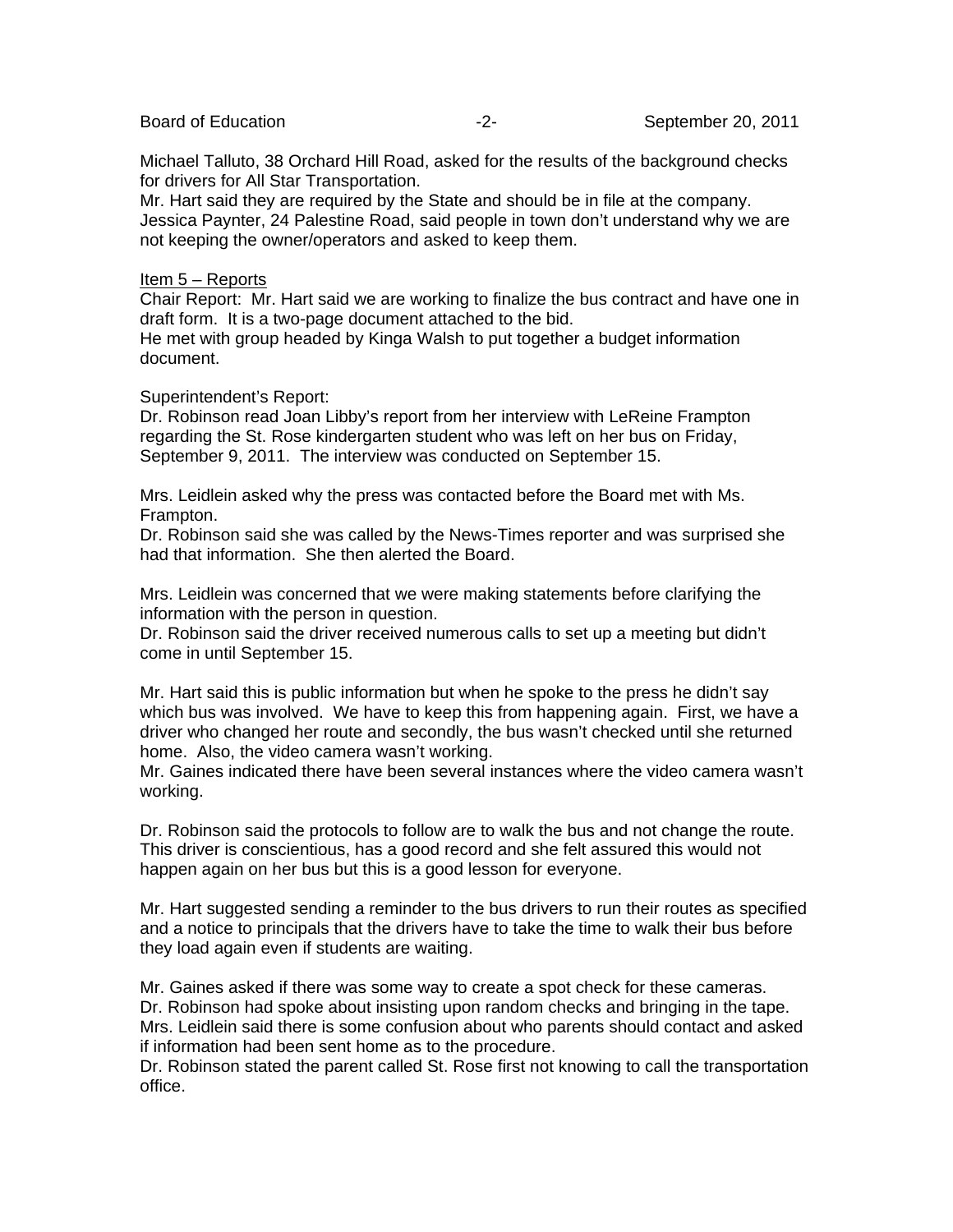Mr. Alexander asked if we had access to an after-hours number at St. Rose to access student home phone numbers.

Dr. Robinson said our transportation staff has contact information for St. Rose and we also have someone in our transportation office until the last child is dropped off. Dr. Robinson then spoke about the educational assistant layoffs.

Mrs. Leidlein asked Dr. Robinson to get the number of hours each school had to reduce. Dr. Robinson stated we didn't have to lay off anyone. Jobs were available to those who wanted one.

Mrs. Leidlein asked for information on the new Chinese studies program at Reed. Dr. Robinson said Michelle Hiscavich was teaching this international music program. Mrs. Leidlein also asked if there was a curriculum for the board to review.

### Correspondence:

Mr. Buzzi stated the Board received correspondence from Lisa Berger, Melanie O'Connell, Sherry Chapman, Stacie Doyle, Debra Wollman, Karen Hrabcsak, Karen Marron and Joanne Barnhart.

MOTION: Mr. Nanavaty moved to approve the financial report for the month ending August 31, 2011. Mr. Gaines seconded.

Mr. Bienkowski spoke about the non-certified sub-object accounts that reflected a negative position last month. A problem area is the ACES magnet school which has nine of our students attending. We only budgeted for six and were also approached to provide transportation. The grant for the Danbury magnet school is less because we are short four students. We are having a problem with our student athletic insurance. The company nearly tripled the rate so we will be going over the claims. They are going up because with the economy some people are losing their insurance and taking ours for their children to be covered. We are looking at other carriers but didn't have enough time to put one in place for the start of school.

Mr. Nanavaty mentioned there was a student from New Fairfield in our pre-school program. We brought it back to Newtown because the majority lived here. Dr. Robinson stated we agreed to keep that student because there was no program in New Fairfield.

Mr. Nanavaty was surprised we were providing transportation to ACES as we are not required by the state law to do that.

Mr. Bienkowski said the grant is the same at \$1,300 per student.

Mr. Nanavaty asked why we weren't providing transportation to ACES but not to the CES program in Trumbull.

Dr. Robinson said we are trying to find a way to do that. There are only four students going to Trumbull so the amount of the reimbursement is only half of what we receive for the nine students going to ACES.

Mr. Nanavaty asked why our insurance company for student athletes said our claims were too high which increased our costs.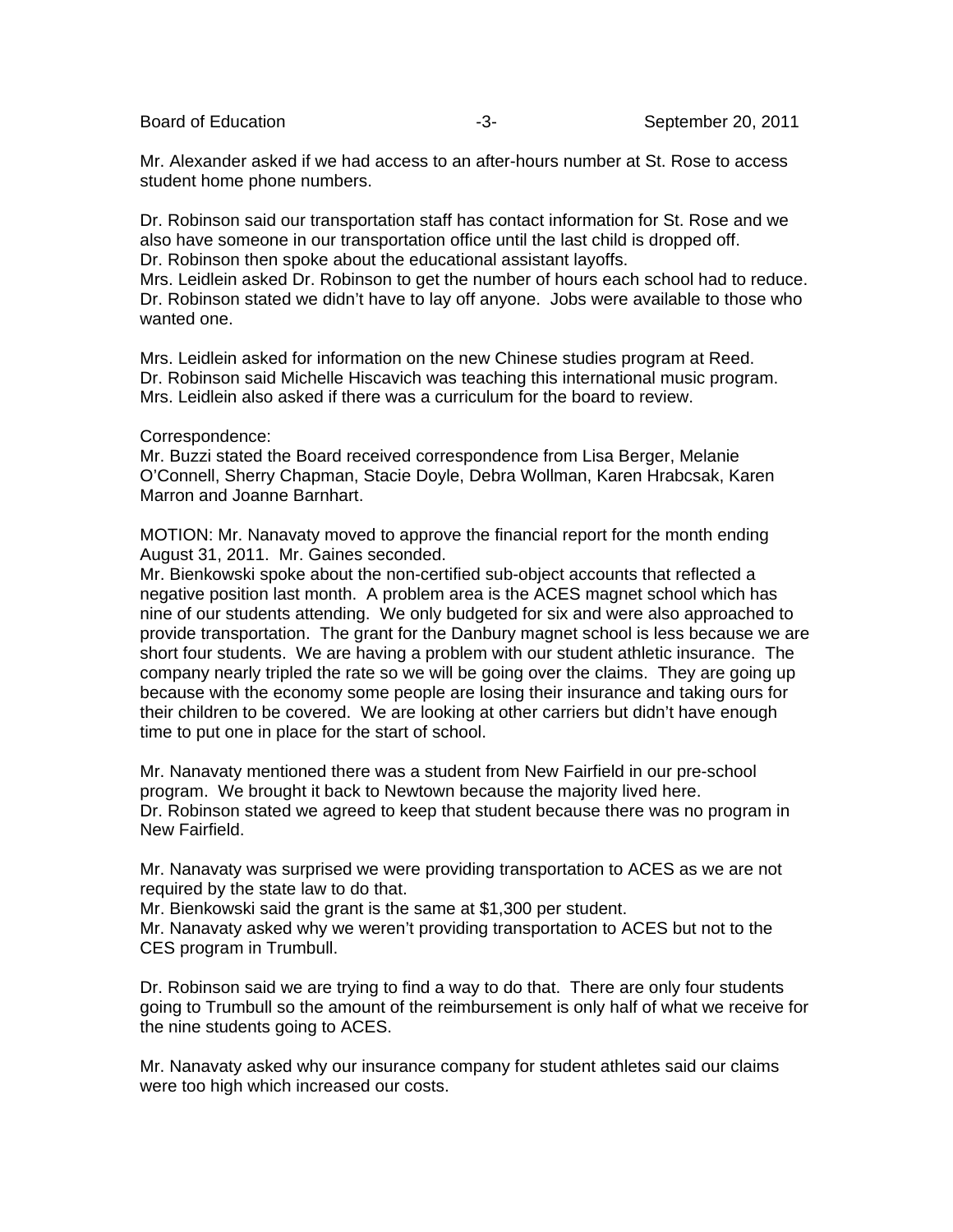Mr. Bienkowski said they are supposed to give us 60 days notice but that didn't happen. The law doesn't apply to this Massachusetts insurance company. We needed to have the interscholastic sports covered so we had to move forward.

Mr. Buzzi suggested moving the renewal date to July 1 or August 1. Mr. Bienkowski said they would look at that. We are soliciting quotations now. If we find a more advantageous product we'll see what we can do to cancel the current company.

Mrs. Leidlein asked to have at the next meeting a revised copy of the 2009-2010 yearend report showing unliquidated encumbrances and also an accounting of the legal fees regarding Mrs. Getzinger. Vote: 7 ayes

#### CMT/CAPT District Results:

Dr. Gejda spoke about the CMT results in mathematics, reading and writing performance. Proficiency targets for No Child Left Behind have increased by 10%. Sub groups also have to meet the AYP target scores. If a sub group contains fewer than 40 students that group is not included in the district/school designation.

Newtown school district met adequate yearly progress on the CMT and CAPT results. AYP results for students with disabilities in the middle school showed that they did not meet the math proficiency target but made enough progress to be categorized in safe harbor. At Reed School, AYP results for students with disabilities did not meet the reading proficiency target but they did meet the math target. Thus, Reed did not achieve AYP.

Mrs. Bittman asked how many years we made safe harbor and why this was happening. She suggested it was two years and Dr. Gejda agreed with her. We looked at students records in third, fourth and fifth grades which allows us to see if there has been growth which there has been. 90% of our students have to be at the proficient level. The Reed staff will develop an improvement plan.

Dr. Robinson cited that 82 students was a large number to work with. Mrs. Bittman asked if we have the right staff in place for these students. Dr. Robinson said the need was for strong reading certified instruction.

Mr. Hart asked if we could generate an aggregate elementary level and start working with them and create our own report to be sure we pay attention to each student.

Dr. Gejda said we will continue to focus on writing through work in the district PLCs on the early release days, highlight editing and revising strands, continue the *Language* program for identified students, increase nonfiction reading, and use the parent resource guide to literacy.

Mr. Dumais gave a presentation on the high school testing. Regarding the SAT in mathematics, Newtown over the last five years has seen an increase. Critical reading has been relatively flat compared to the DRG. SAT scores in writing are relatively the same and we are in the same place in the DRG. ACT is a college readiness test that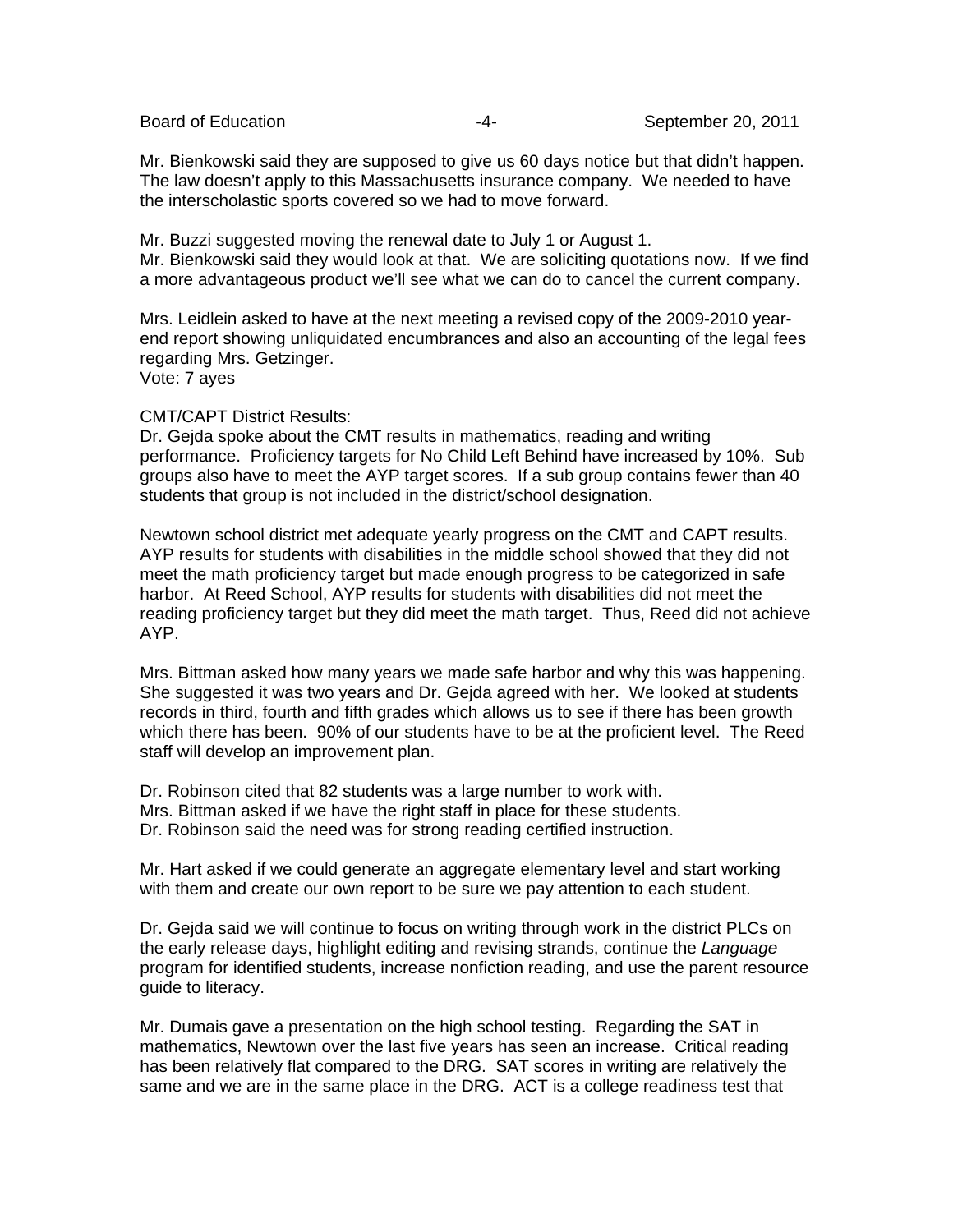sets benchmarks for the test. The number of our students taking this test increases each year.

Mrs. Bittman asked if there was any way to bring earth science to eighth grade. Dr. Gejda said we have discussed that but there isn't much room for that course. We are working on concept-based curriculum in the science area.

Mr. Dumais said that regarding AP exam scores, we had an increase in the average number of students taking the exams. The percentage of students enrolled in the courses and actually taking the test increased. We are above the DRG in the percentage who pass the exams.

Item 6 – Old Business

Middle School Roof Update:

Dr. Robinson expects this work to be finished in the next couple of weeks. They are very thorough.

School Calendar Make-up Days:

Mr. Nanavaty feels we should see what happens with the weather and leave the calendar as is.

Mr. Hart said the teachers feel the same way.

Mrs. Bittman stated that many teachers spoke to her about considering removing the February break but she feels we should not change the calendar and see what happens.

Mr. Buzzi heard from parents who have encouraged us to take days from the February break. He thinks we should take two days out of the middle of that week and leave Monday and Friday to have two long weekends.

Mrs. Leidlein said we have a calendar parents feel we should follow. If we make a change in February we should leave the PLC day, have Tuesday, Wednesday and Thursday as school days, and leave June 14 for the last day of school as a half day. Dr. Robinson felt it would be better to have the three days together.

Mr. Gaines suggested having Thursday and Friday in February as school days and add two days in June.

Mr. Alexander said he thought it more sensible to use three days in February. Mr. Hart suggested using Monday and Tuesday of the February break for a long weekend and the rest of the week as school days.

MOTION: Mrs. Leidlein moved that the Board of Education modify the calendar to make February 22, 23 and 24 school days and make the projected last day of school a half day. Mrs. Bittman seconded. Vote: 6 ayes, 1 nay (Mr. Nanavaty)

### Item 7 – New Business

MOTION: Debbie moved that the Board of Education adopt the 2012-2013 budget development calendar. Mr. Nanavaty seconded.

Mr. Hart moved to amend the motion to modify the calendar by moving items 10 to 14 to start a week earlier.